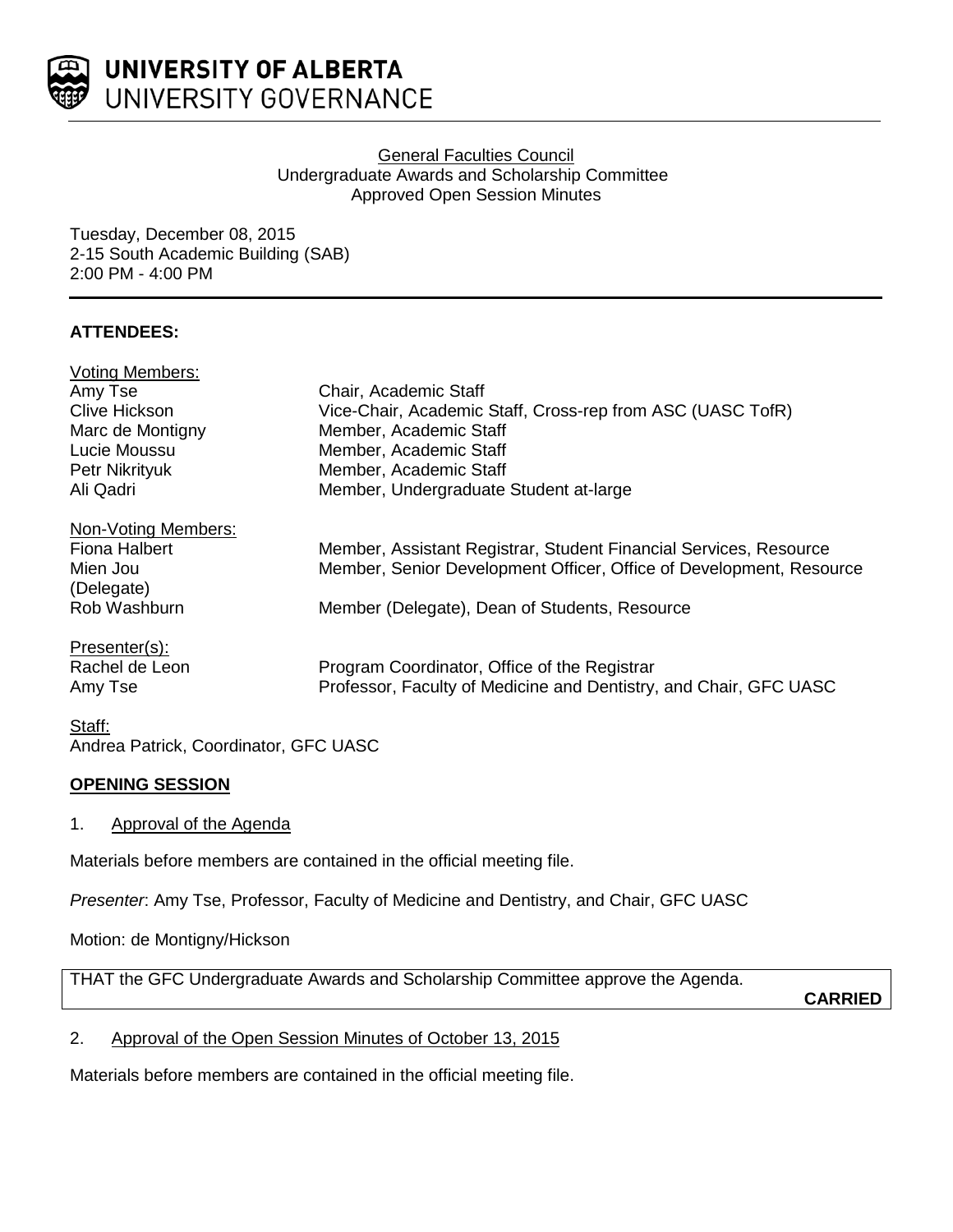*Presenter*: Amy Tse, Professor, Faculty of Medicine and Dentistry, and Chair, GFC UASC

Motion: Hickson/Nikrityuk

THAT the GFC Undergraduate Awards and Scholarship Committee approve the Open Session Minutes of October 13, 2015.

**CARRIED**

### 3. Comments from the Chair

There were no comments.

### **ACTION ITEMS**

### 4. New Undergraduate Awards and Bursaries for Approval (December 8, 2015)

Materials before members are contained in the official meeting file.

*Presenter*: Rachel de Leon, Program Coordinator, Office of the Registrar

*Purpose of the Proposal*: To approve new undergraduate awards and bursaries.

*Discussion*:

During the discussion surrounding the items within this proposal, members provided the following commentary:

Item 1: Members discussed the meaning of alumnus status. A member suggested changes to the Conditions of the scholarship.

Item 2: A member pointed out an error of the Faculty name within the Application section.

Item 3: A member sought clarification surrounding the definition of Aboriginal peoples. A member enquired about the Application section of the award.

Item 4: A member requested clarification in regards to the value of the bursary.

Item 6: A member enquired about the absence of periods within the title of the prize.

Item 7: Changes were proposed to the Faculty name within the Application section of the scholarship.

Item 9: Members discussed whether this award pertains to undergraduate students or MBA students, as well as the PharmD program, and they discussed the wording of the Conditions in relation to the undergraduate degree offered by the Faculty.

Item 10: A member enquired about the usage of grammar within the Conditions of the bursary.

Item 11: A member sought clarification in regards to the eligibility of current students to apply for this award, and member discussed the general usage of the term alumnus.

Item 12: Members discussed the Conditions of the bursary in relation to the specifications surrounding the BFA element. Members also discussed the inclusion of Painting within the Conditions.

Motion: Moussu/Hickson

THAT the GFC Undergraduate Awards and Scholarship Committee approve, under delegated authority from General Faculties Council, new Undergraduate Awards and Bursaries, as submitted by Student Financial Support and as set forth in Attachment 1, as amended, to be effective immediately.

**CARRIED**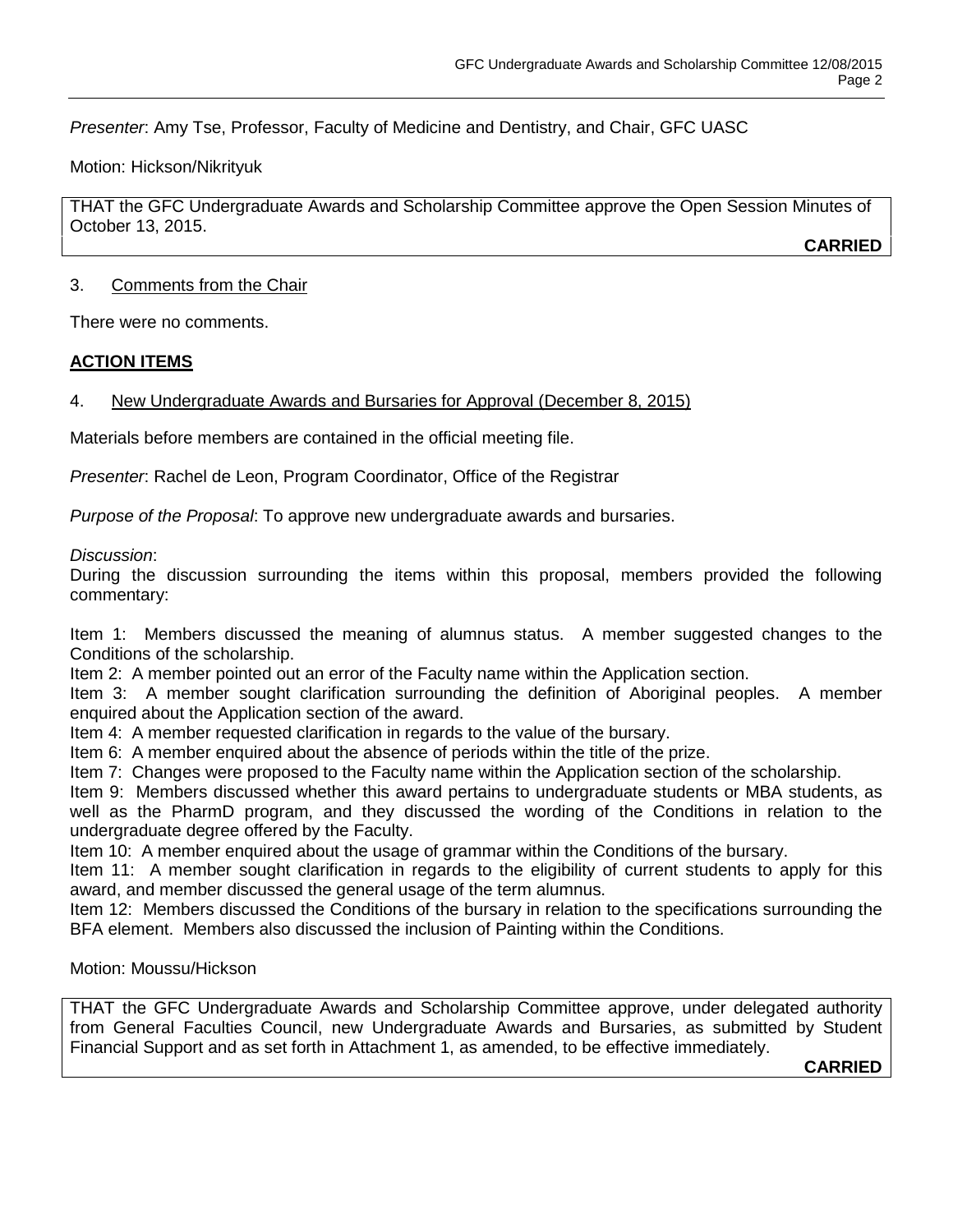## 5. Amendments to Existing Undergraduate Awards and Bursaries for Approval (December 8, 2015)

Materials before members are contained in the official meeting file.

*Presenter*: Rachel de Leon, Program Coordinator, Office of the Registrar

*Purpose of the Proposal*: The approval of amendments to existing undergraduate awards and bursaries.

### *Discussion*:

During the discussion in regards to these items, members expressed a number of comments and questions, including, but not limited to:

Item 1: Members discussed the Conditions of the award, and Ms de Leon noted that she would check with Faculte Saint-Jean in regards to the title. A member suggested an amendment to the Conditions of the award to clarify the singularity of the bilingual Nursing degree.

Item 3: Changes were made to the language of the Conditions of the medal, and a member sought clarification in regards to the wording surrounding the Honours Physiology program. Ms de Leon will confirm.

Item 4: A member pointed out that the title lacks a French title. Changes were made to the Field of Study of the award.

Item 5: Members discussed the practice of offering bilingual titles in a consistent manner. Changes were proposed to the Field of Study, Application and Funded By sections of the award. A member sought clarification in regards to the application process.

Item 6: Members discussed the inclusion of the location specified within the Conditions of the scholarship. Ms de Leon noted, as well, that the term "permanent resident" was shortened to "resident". Members discussed the meaning of the word "from".

Item 7: A member sought clarification in regards to quantifying the term "strong interest".

Item 8: Changes were made to the Field of Study of this scholarship.

Item 9: Members discussed the inclusion of academic standing as well as demonstrated financial need.

Item 10: A member enquired about differential fees.

Item 11: Changes were proposed to the Conditions of the award.

Items 12 and 13: A member enquired about the eligibility of part-time students, and changes were made to the language of the Conditions.

Item 14: Changes were proposed to the Field of Study and Application sections of the scholarship.

#### Motion: Hickson/de Montigny

THAT the GFC Undergraduate Awards and Scholarship Committee approve, under delegated authority from General Faculties Council, amendments to Existing Undergraduate Student Awards and Bursaries, as submitted by Student Financial Support and as set forth in Attachment 1, as amended, to be effective immediately.

**CARRIED**

### **DISCUSSION ITEMS**

#### 6. Question Period

There were no questions.

### **INFORMATION REPORTS**